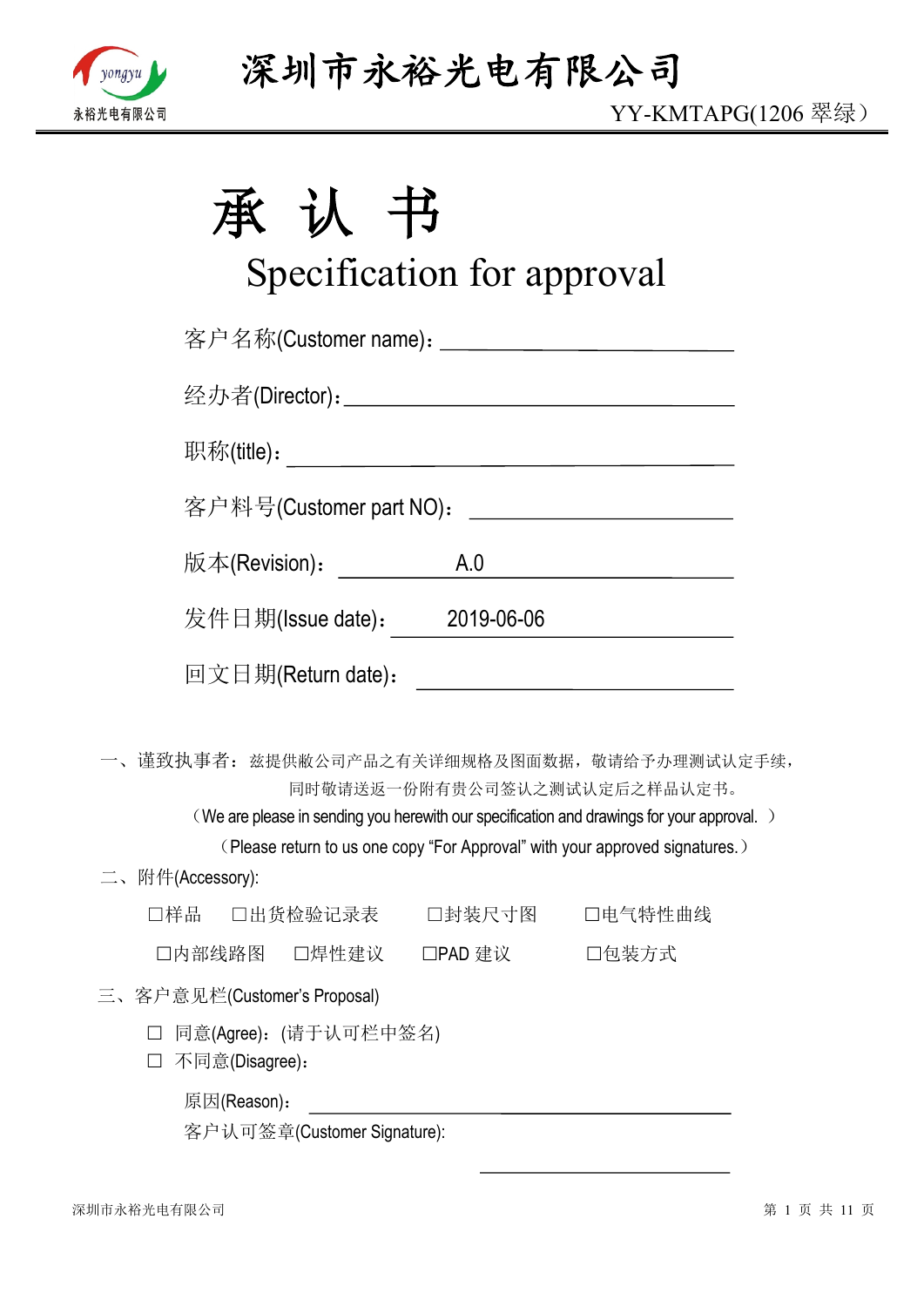

## YY-KMTAPG(1206 翠绿)

#### **1. 产品描述/ Features**

- 外观尺寸/ Package ( L/W/H ) : 3.2\*1.6\*0.9 mm
- 颜色/ Color: 翠绿 / Green light
- 胶体/ Lens: 透明平面胶体/ Transparent planar colloid
- EIA规范标准包装/ EIA STD Package
- 环保产品,符合ROHS要求/ Meet ROHS, Green Product
- 适用于自动贴片机/ Compatible With SMT Automatic Equipment
- 适用于红外线回流焊制程/ Compatible With Infrared Reflow Solder Process

#### **2 . 外形尺寸及建议焊盘尺寸/ Package Profile & Soldering PAD Suggested**



注/ Notes: 1. 单位 : 毫米(mm)/ All dimensions are in millimeters 2. 公差: 如无特别标注则为 $\pm$  0.1 mm Tolerance is  $\pm$  0.10 mm unless otherwise noted

#### **3. 建议焊接温度曲线 / Soldering Profile Suggested**

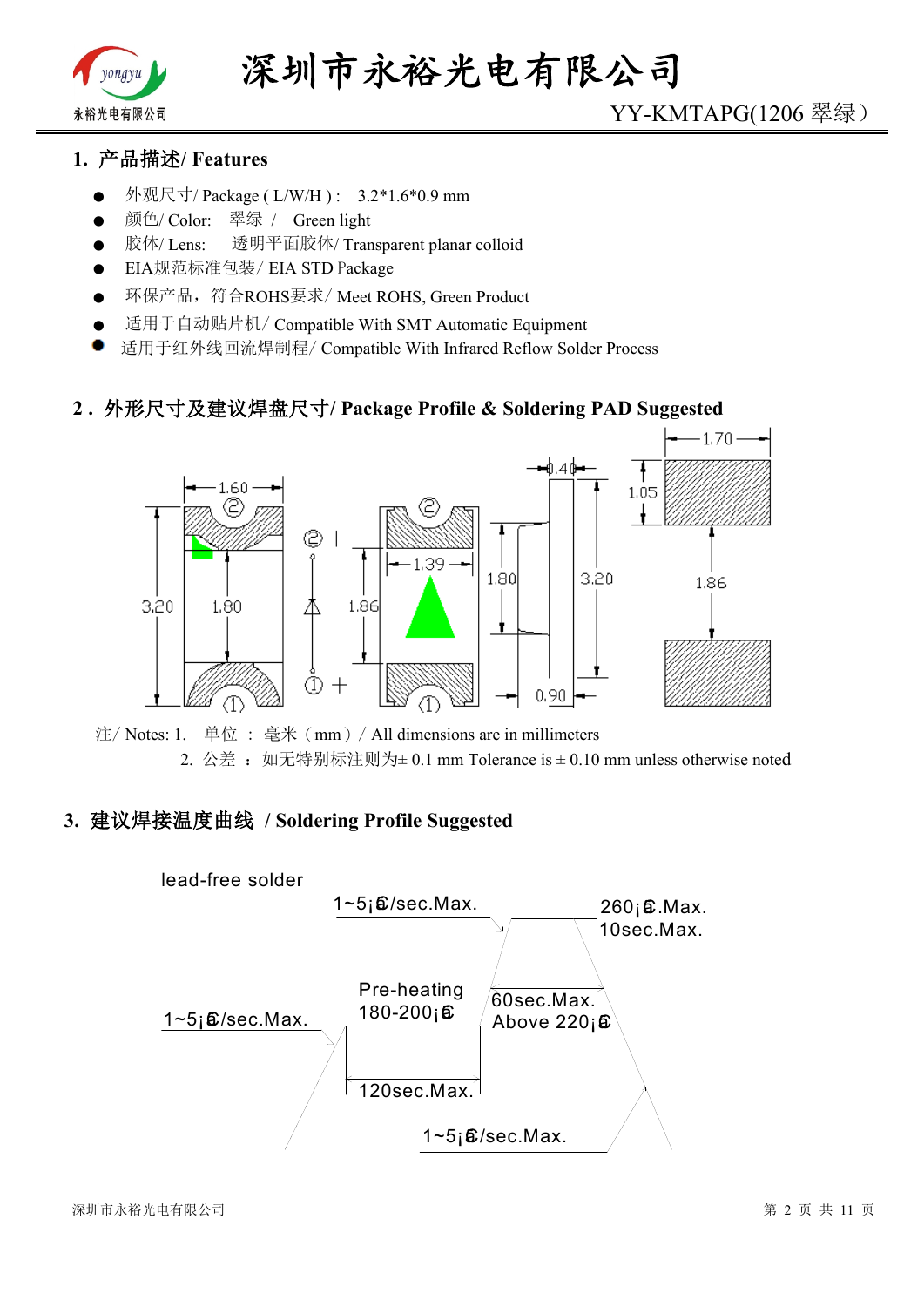

YY-KMTAPG(1206 翠绿)

## **4. 最大绝对额定值/ Absolute Maximum Ratings (Ta=25℃)**

| 参 数/ Parameter                                     | 符号Symbol    | 最大额定值/Rating                                                             | 单 位/ Unit               |
|----------------------------------------------------|-------------|--------------------------------------------------------------------------|-------------------------|
| 消耗功率/ Power Dissipation                            | Pd          | 100                                                                      | mW                      |
| 最大脉冲电流/ Peak Forward Current<br>(1/10占空比, 0.1ms脉宽) | <b>IFP</b>  | 60                                                                       | mA                      |
| 正向直流工作电流/DC Forward Current                        | IF          | 30                                                                       | mA                      |
| 反向电压/Backward Voltage                              | <b>VR</b>   | 5                                                                        | $\overline{\mathsf{V}}$ |
| 工作温度范围<br><b>Operating Temperature Range</b>       | Topr        | $-40\degree C$ $\sim$ $+85\degree C$                                     |                         |
| 存储温度范围<br><b>Storage Temperature Range</b>         | <b>Tstg</b> | $-40\degree C$ $\sim$ $+85\degree C$                                     |                         |
| 焊接条件<br>Soldering Condition                        | Tsol        | 回流焊/ Reflow soldering : 260 °C , 10s<br>手动焊/ Hand soldering : 300 °C, 3s |                         |
| 抗静电能力<br>Electrostatic Discharge                   | <b>ESD</b>  |                                                                          | V                       |

## **5.光电参数/ Electrical Optical Characteristics (Ta=25℃)**

| 参数<br>Parameter                 | 符号<br><b>Symbol</b> | 最小值<br>Min. | 代表值<br>Typ. | 最大值<br>Max. | 单位<br>Unit | 测试条件<br><b>Test Condition</b> |
|---------------------------------|---------------------|-------------|-------------|-------------|------------|-------------------------------|
| 光强<br>Light Intensity           | IV                  | 210         |             | 430         | mcd        | $IF = 5mA$                    |
| 半光强视角<br>Viewing Angle          | $2\theta$ 1/2       |             | 120         |             | deg        | $IF = 5mA$                    |
| 主波长<br>Dominant Wavelength      | $\lambda$ d         | 513         |             | 528         | nm         | $IF = 5mA$                    |
| 峰值波长<br>Peak Wavelength         | $\lambda p$         | 516         |             | 525         | nm         | $IF = 5mA$                    |
| 正向电压<br>Forward Voltage         | VF                  | 2.6         |             | 3.1         | V          | $IF = 5mA$                    |
| 反向电压<br><b>Backward Voltage</b> | IR                  |             |             | 5           | $\mu A$    | $VR = 5V$                     |
| 半波宽<br>Spectral Line Half-Width | Δλ                  |             | 15          |             | nm         | $IF = 5mA$                    |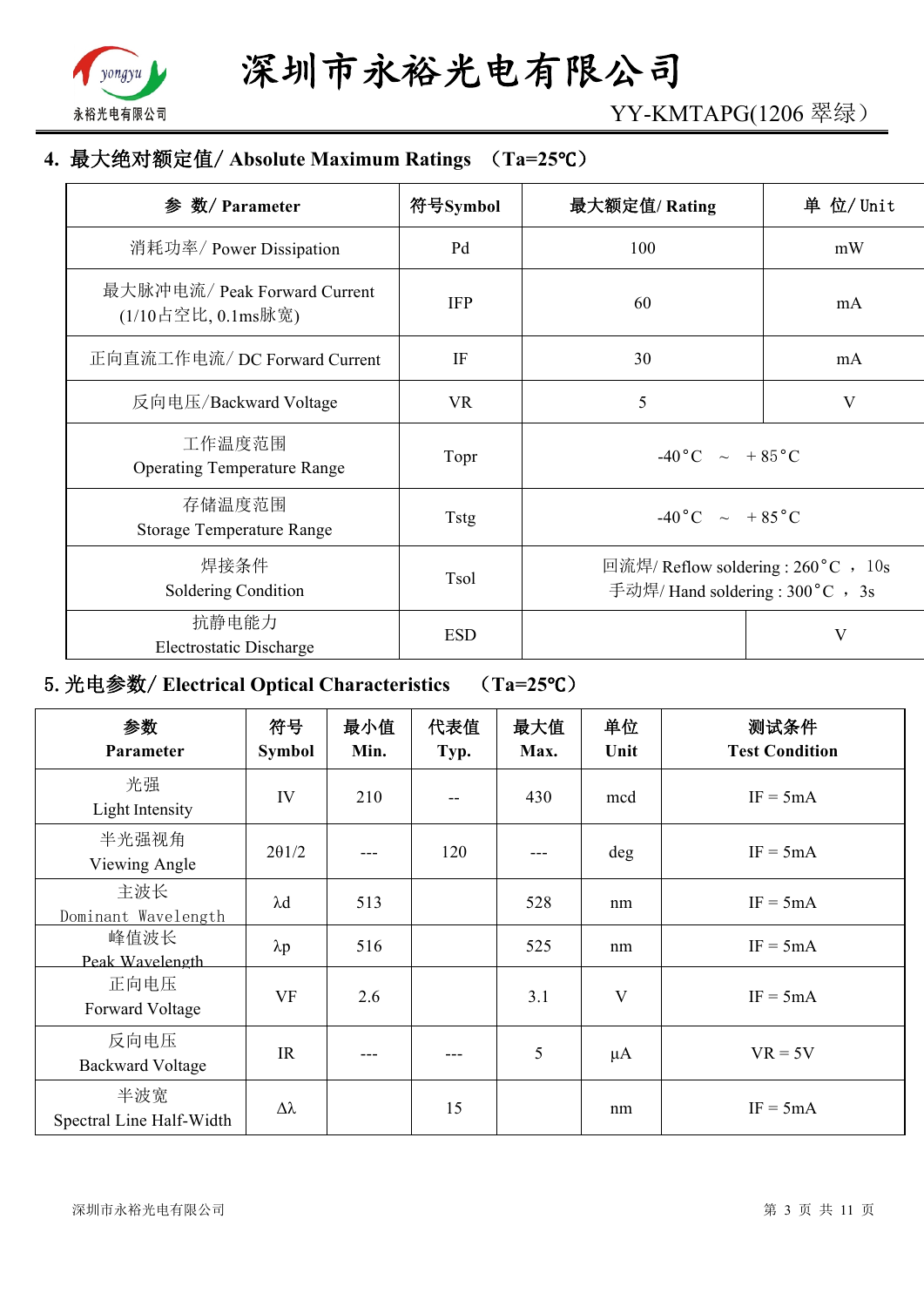

## **6. 光电参数分 BIN 规格/Photoelectric parameters are divided into BIN sprcifications**

#### **6.1.亮度分 BIN 规格/Bin Range of Luminous Intensity**

| <b>Bin</b>      | Min | <b>Max</b> | Unit | <b>Condition</b> |
|-----------------|-----|------------|------|------------------|
| P <sub>24</sub> | 210 | 250        |      |                  |
| P <sub>25</sub> | 250 | 300        |      |                  |
| P <sub>26</sub> | 300 | 360        | mcd  | $IF = 5mA$       |
| P <sub>27</sub> | 360 | 430        |      |                  |
| P <sub>28</sub> | 430 | 520        |      |                  |

Notes: Tolerance of Luminous Intensity:  $\pm 10\%$ 

#### **6.2.电压分 BIN 规格/ Bin Range of Forward Voltgae**

| <b>Bin</b> | Min | <b>Max</b> | Unit | Condition  |
|------------|-----|------------|------|------------|
| <b>VM</b>  | 2.6 | 2.7        |      |            |
| VN         | 2.7 | 2.8        |      |            |
| VO         | 2.8 | 2.9        |      | $IF = 5mA$ |
| VP         | 2.9 | 3.0        |      |            |
| VO         | 3.0 | 3.1        |      |            |
|            |     |            |      |            |

Notes: Tolerance of Forward Voltage:  $\pm 0.05V$ 

#### **6.3.波长分 BIN 规格/ Bin Range of Wavelength**

| <b>Bin</b>     | Min | <b>Max</b> | Unit | Condition  |
|----------------|-----|------------|------|------------|
| G2             | 513 | 516        |      |            |
| G <sub>3</sub> | 516 | 519        |      |            |
| G <sub>4</sub> | 519 | 522        | nm   | $IF = 5mA$ |
| G <sub>5</sub> | 522 | 525        |      |            |
| G6             | 525 | 528        |      |            |

Notes: Tolerance of Wavelength: ± 1nm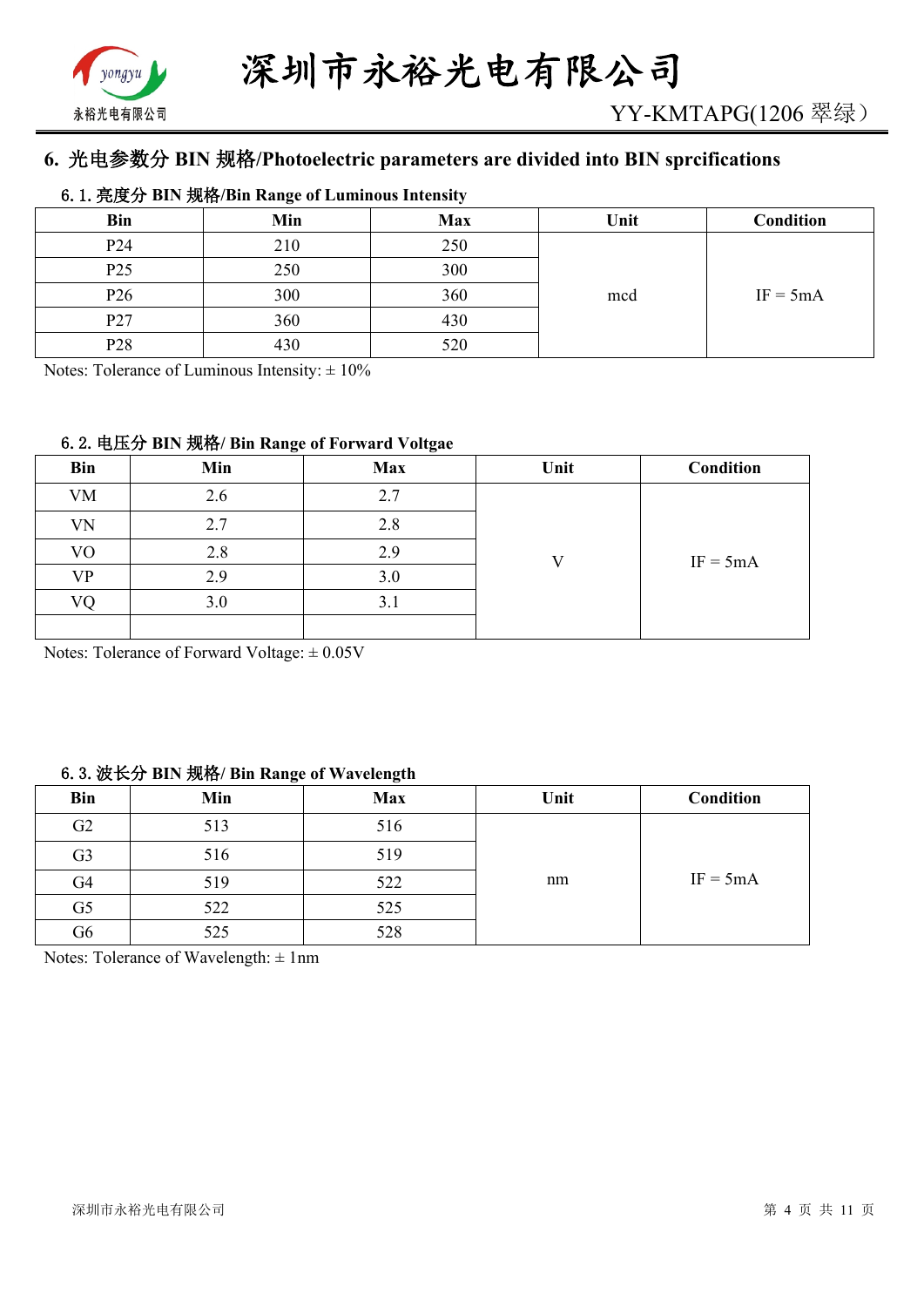

YY-KMTAPG(1206 翠绿)

## **7.光电参数代表值特征曲线/ Typical Electrical-Optical Characteristics Curves**





相对光强与环境温度特性曲线 Relative Intensity VS. Ambient Temperature (Ta=25°C)



最大正向电流与环境温度特性曲线 Maximum Forward Current VS. Ambient temperature 35  $30$ ś  $\overline{0}$  $10$  $70$  $\,0\,$  $20$  $30$  $\overline{41}$  $50$ 60  $80$  $90<sub>1</sub>$ 100 Ambient Temperature Ta (°C)

相对光强与电流特性曲线 Relative Intensity VS. Forward Current (Ta=25°C)



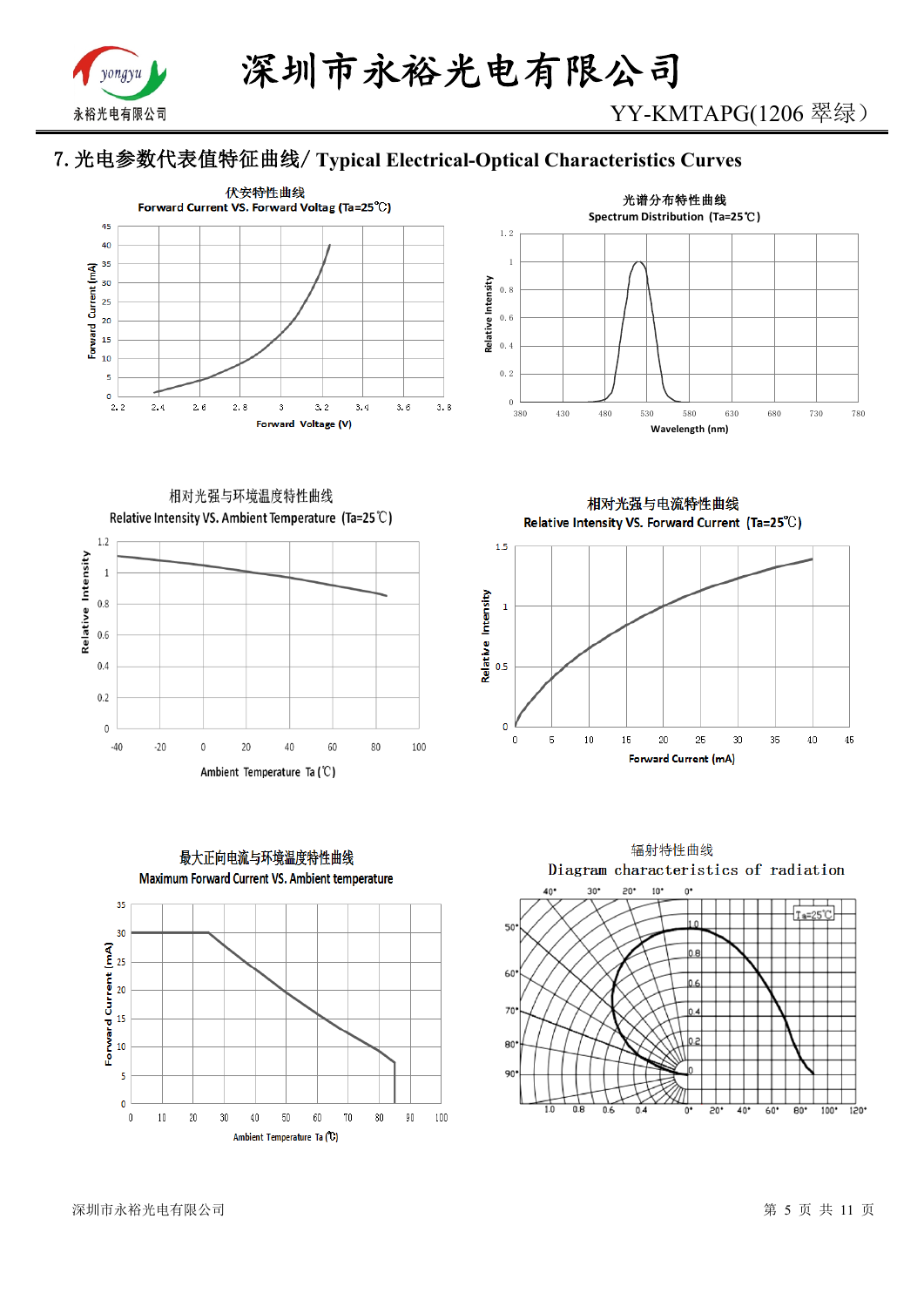

## **8.包装载带与圆盘尺寸/ Reel And Tape Dimensions**

**包装数量:3000 pcs/卷 Packing quantity: 3000 PCS/rolls**



注/ Notes: 1. 尺寸单位为毫米(mm)/ All dimensions are in millimeters. 2. 尺寸公差是±0.1mm/ Tolerance is ± 0.1 mm unless otherwise noted.

#### **9.标签及标识/ Label Explanation:**



The label Anti-static, moisture-proof aluminum foil bag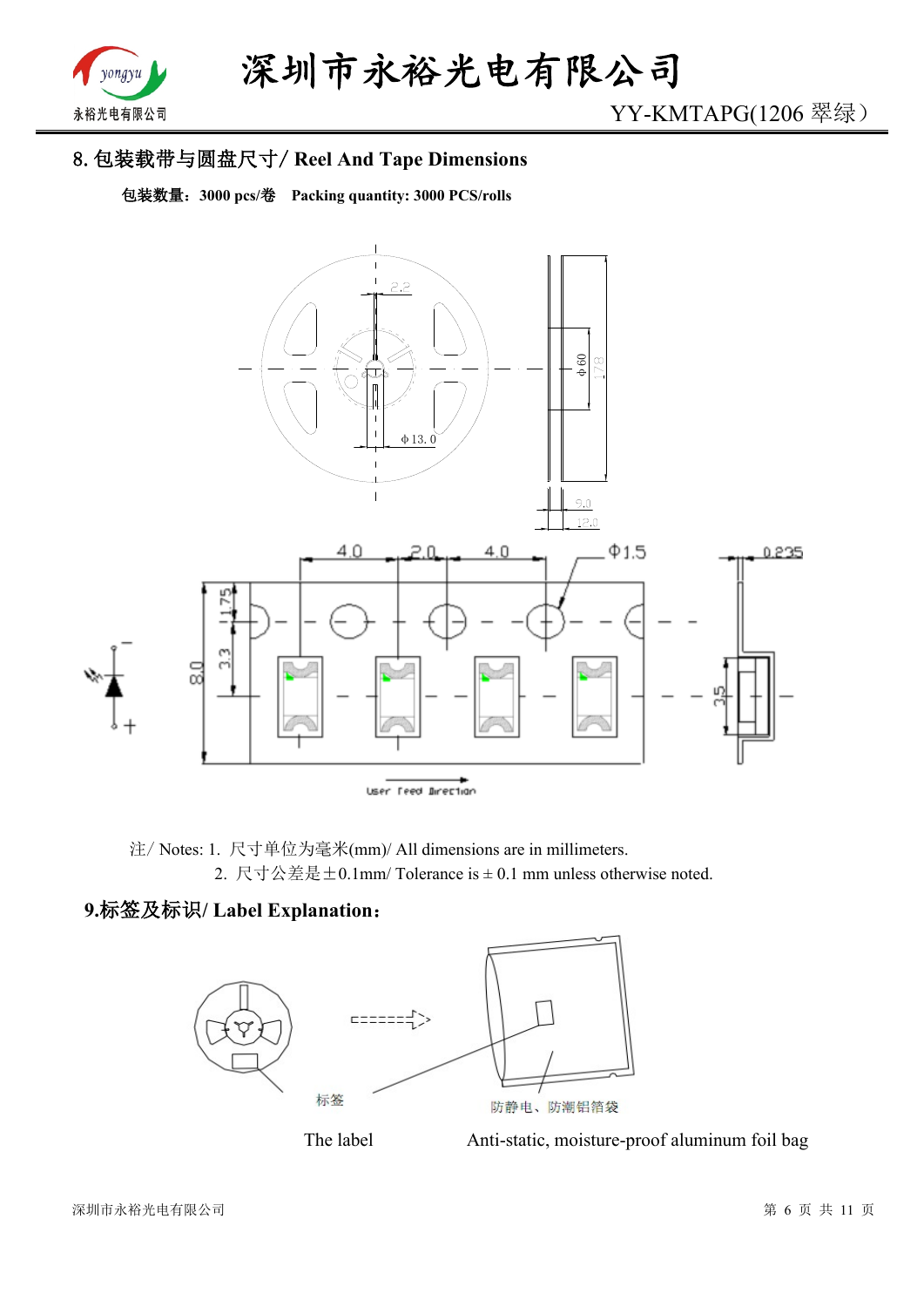

YY-KMTAPG(1206 翠绿)

## **10.信赖性测试项目及条件/Reliability Test Items And Conditions**

| 测试项目<br><b>Test Item</b>         | Ref. Standard<br>参考标准 | Test Condition<br>测试条件                                       | Time<br>时间    | Quantity<br>数量 | Accepted/Rejected<br>接收/拒收 |
|----------------------------------|-----------------------|--------------------------------------------------------------|---------------|----------------|----------------------------|
| Reflow<br>回流焊                    | JESD22-B106           | Temp: 255°C max<br>$T=10$ sec                                | 2times        | 22             | 0/1                        |
| Thermal Shock<br>冷热冲击            | JESD22-A106           | $-40^{\circ}$ C 15min<br>$\uparrow \downarrow$<br>100℃ 15min | 300<br>cycles | 22             | 0/1                        |
| High Temperature Storage<br>高温保存 | JESD22-A103           | Temp: $100^{\circ}$ C                                        | 1000Hrs.      | 22             | 0/1                        |
| Low Temperature Storage<br>低温保存  | JESD22-A119           | Temp: $-40^{\circ}$ C                                        | $1000$ Hrs.   | 22             | 0/1                        |
| Life Test<br>常温通电                | JESD22-A108           | Ta= $25^{\circ}$ C<br>$IF = 5mA$                             | $1000$ Hrs.   | 22             | 0/1                        |

#### **失效判定标准 Criteria For Judging Damage**

| <b>Test Items</b><br>项目       | <b>Symbol</b><br>符号 | <b>Test Condition</b><br>测试条件 | <b>Judging For Damage</b><br>判定标准 |                    |
|-------------------------------|---------------------|-------------------------------|-----------------------------------|--------------------|
|                               |                     |                               | Min. 最小                           | Max. 最大            |
| Forward Voltage<br>正向电压       | VF                  | $IF = 5mA$                    |                                   | $U.S.L^*$ ) $x1.1$ |
| <b>Reverse Current</b><br>漏电流 | $_{\rm IR}$         | $VR = 5V$                     |                                   | $U.S.L*$ )x2.0     |
| 光强<br>Luminous Intensity      | Mcd                 | $IF = 5mA$                    | $L.S.L^{*}$ ) $x0.7$              |                    |

## U.S.L: Upper standard level 规格上限

L.S.L: Lower standard level 规格下限

备注 / Note 信赖性测试基于永裕现有的测试平台 The Reliability tests are based on YONGYU existing test platform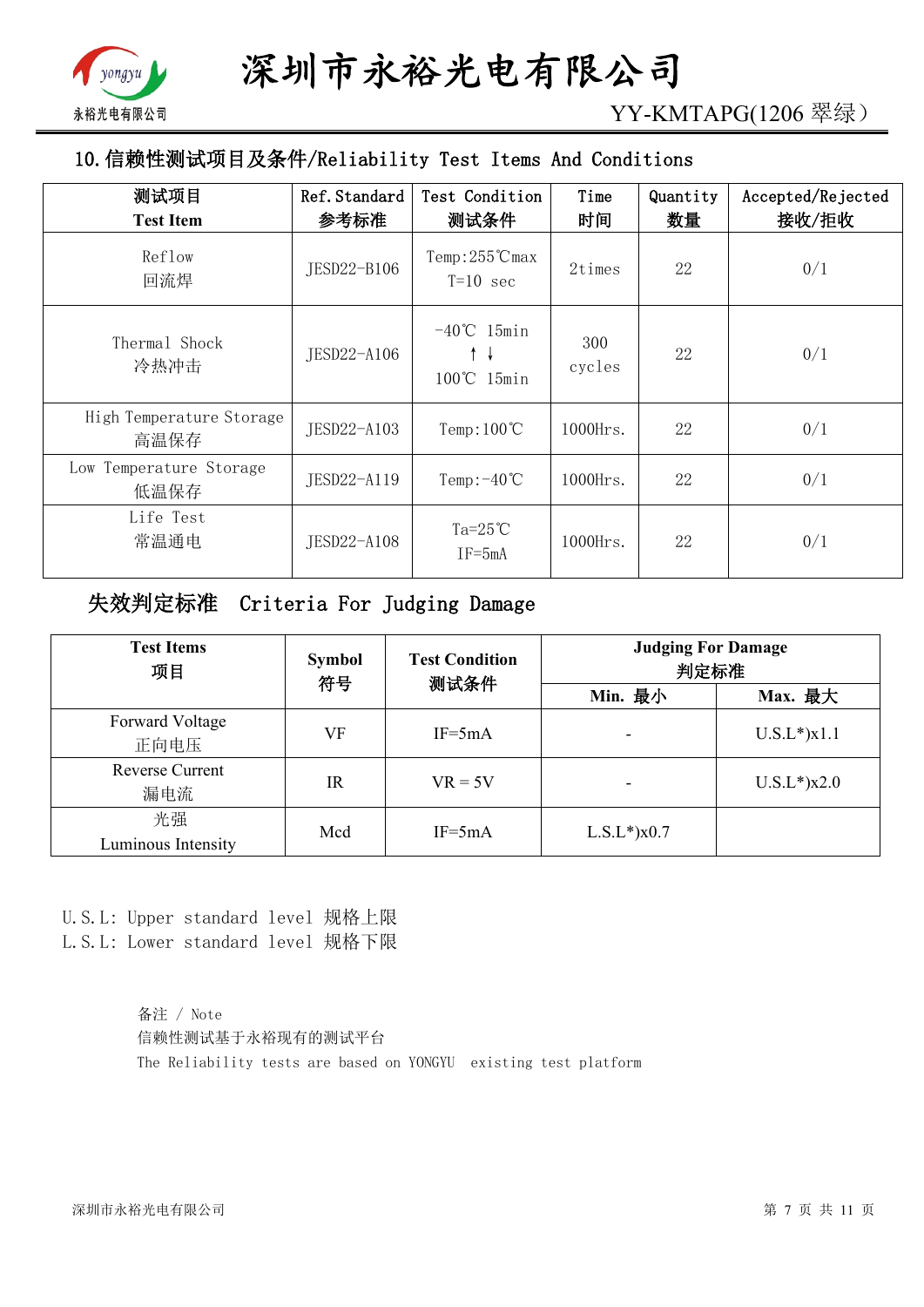

#### **11.注意事项/ Cautions:**

#### **11.1. 焊接/welding**

11.1.1 SMD LED 灌封胶较软,外力易损坏发光面及塑料壳,焊接时要轻拿轻放。

SMD LED is soft and easy to damage the luminous surface and plastic shell by external force. It should be handled lightly when welding

11.1.2 建议使用易洗型的助焊剂,依照回流曲线条件回流焊接,回流次数最多两次,确保 LED 发光面干净, 异物会影响发光颜色。

It is recommended to use soldering flux with tin wash type, reflow soldering according to the condition of reflux curve, reflow twice at most, ensure the LED luminous surface is clean, foreign matter will affect the luminous color。

11.1.3 只建议在修理和重工的情况下使用手工焊接; 最高焊接温度不应超过 300 度, 且须在 3 秒内完成(手 工焊接只可焊接一次)烙铁最大功率应不超过 25W。

Manual welding is only recommended for repair and heavy industry;The maximum welding temperature should not exceed 300 degrees, and must be completed within 3 seconds (manual welding can only be welded once) soldering iron maximum power should not exceed 25W.

11.1.4 焊接过程中,严禁在高温情况下碰触胶体; 焊接后,禁止对胶体施加外力,禁止弯折 PCB,避免元 件受到撞击。

During the soldering process, do not touch the lens at high temperature, After soldering, any mechanical force on the lens or any excessive vibration shall not be accepted to apply, also the circuit board shall not be bent as well.

11.1.5 请不要将不同 BIN 级的 LED 使用于同一个产品上,否则可能会导致产品的严重色差。

Please do not use different BIN LED on the same product, otherwise it may cause serious color difference.

#### **11.2. 清洗/cleaning**

11.2.1 不能用超声波清洗,建议使用异丙醇(isopropyl alcohol)、纯酒精擦拭或浸渍(浸渍不超过 1 分钟) 在室温下放置 15 分钟再使用;清洗后,确保 LED 发光面干净,异物会影响发光颜色。

/No ultrasonic cleaning. It is recommended to use isopropyl alcohol, pure alcohol to wipe or soak, not more than 1 minute, and leave at room temperature for 15 minutes before use. After cleaning, make sure the LED luminous surface is clean and the foreign matter will affect the luminous color。

11.2.2 应避免接触或污染天那水,三氯乙烯、丙酮、硫化物、氮化物、酸、碱、盐类,这些物质会损伤 LED. Avoid touching or contaminating the water, trichloroethylene, acetone, sulfide, nitride, acid, alkali, and salts that can damage leds.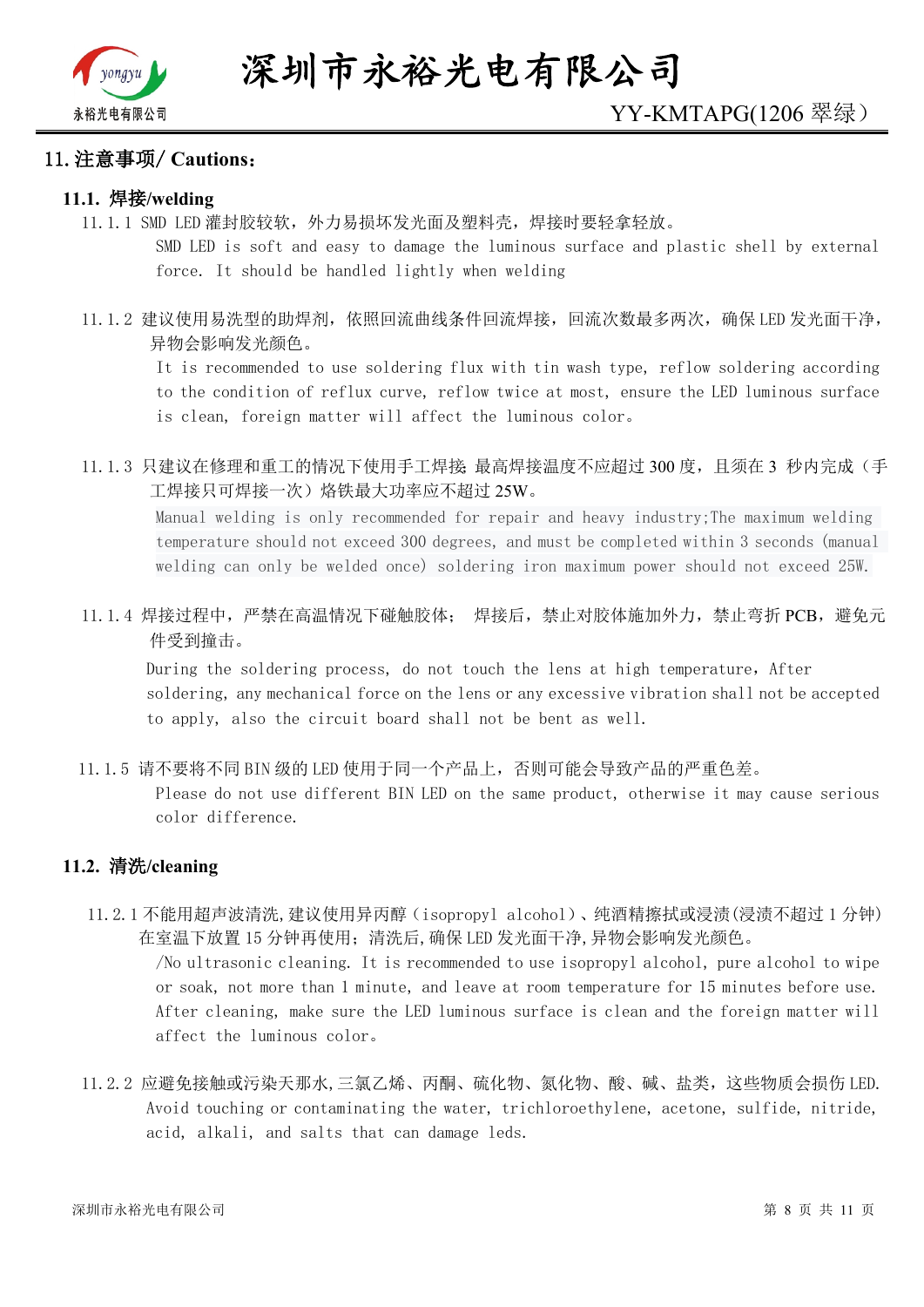

**深圳市永裕光电有限公司**

#### **11.3. 灌封**/**enbedment**

11.3.1 挥发性物质会渗透到 LED 内部, 在通电产生光子及热的条件下, 会导致 LED 变色, 进而造成严重 光衰,严禁使用任何对 LED 器件的性能或者可靠性有害的物质或材料,针对特定的用途和使用环境, 建议对所有的物质和材料进行相容性的测试。在贴装 LED 时候,不要使用能产生有机挥发性气体的 粘结剂。

Volatile substances to leach into the LED inside, photons in electricity and heat conditions, will lead to the LED color, thus causing serious droop, it is forbidden to use any of the LED device performance or reliability of harmful substances or materials, for a specific purpose and use of the environment, advice on all the material and the material compatibility test.When attaching LED, do not use adhesive that can produce volatile organic gas.

11.3.2 使用正常灌封胶时,建议先以少量试验,常温点亮 168 小时,确定没有问题再作业。 It is recommended to light up for 168 hours at room temperature for a small amount of test before using normal filling and sealing glue。

#### **11.4. 保存/save**

- 11.4.1 打开包装前,LED 应存储在温度 30℃或以下,相对湿度在 RH60%以下,一年内使用。 Before opening the package, LED should be stored in a temperature 30 ℃ or below, under RH60 % relative humidity, used in a year。
- 11.4.2 LED 是湿度敏感元件,为避免元件吸湿,打开包装后,LED 应在温度 30℃或以下,相对湿度在 60%以 内,使用时间 7 天。LED 吸潮后,回流焊时可能裂胶,影响发光颜色.对于未使用的散件,请去潮处理 (卷装品:烘烤 60℃±5℃/24H;散装品:烘烤 105℃±5℃/1H),然后再用铝箔袋密封后保存或者 储存在氮气防潮柜内。

LED is humidity sensitive element, element to avoid moisture absorption, after open the packing, the LED should be in temperature 30 ℃ or below, within 60% relative humidity, using time 7 days. After moisture absorption, LED may crack when reflow soldering, influence the luminous color. For bulk is not used, please deal with the tide (for package product: bake 60 °C +  $/$  - 5 °C  $/$  24 h. For bulk goods: baking 105 °C + 5 °C, 1 hours), and then save after sealed with aluminum foil bag or stored in nitrogen moistureproof enclosure

#### 11.4.3 保存环境中避免有酸、碱以及腐蚀气体存在,同时避免强烈震动及强磁场作用。

Avoid the presence of acid, alkali and corrosive gas in the preservation environment, and avoid strong vibration and strong magnetic field。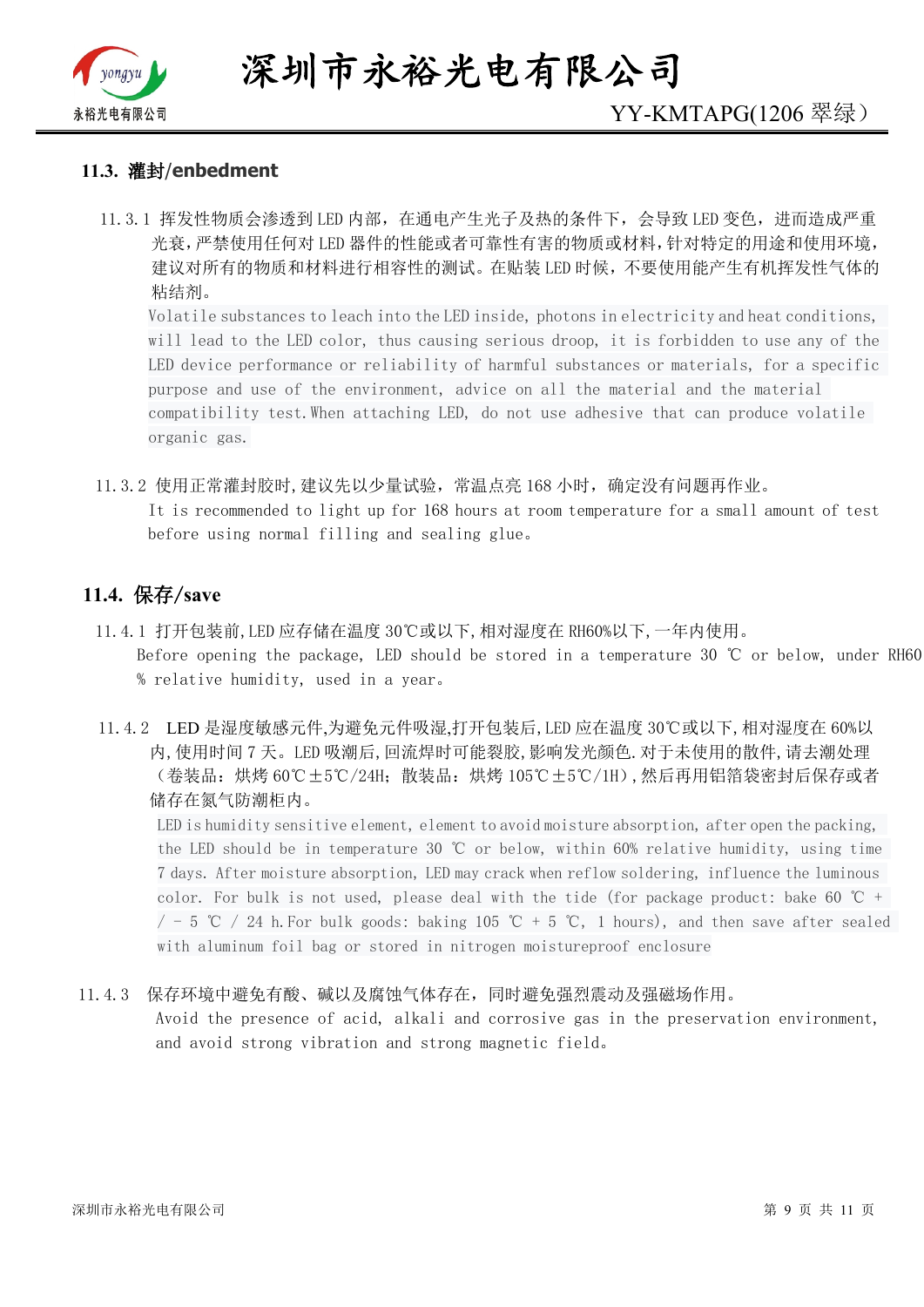

#### **11.5.静电/electrostatic**

- 11.5.1 静电或峰值浪涌电压会损坏 LED,避免在开灯、关灯时产生瞬时电压。 Static electricity or peak surge voltage will damage the LED, avoiding instantaneous voltage when the lamp is turned on or off。
- 11.5.2 建议使用 LED 时佩戴防静电手腕带,防静电手套,穿防静电鞋,使用的设备、仪器正确接地。LED 损坏 后,表现出漏电流明显增加,低电流正向电压变低,低电流点不亮等现象。

 It is recommended to wear anti-static wrist bands, anti-static gloves and anti-static shoes when using LED. The equipment and instruments used are properly grounded. After the LED was damaged, the leakage current increased obviously, the forward voltage of low current became lower, and the low current point did not light, etc。

#### **11.6 测试/test**

11.6.1 LED 要在额定电流下驱动,同时电路中需要加限流电阻保护;否则,轻微的电压变化就会引起较大的电 流变化,从而破坏 LED。

> LED shall be driven at rated current, and shall be protected by current-limiting resistance in the circuit. Otherwise, slight voltage changes will cause large current changes, which will damage the LED.

11.6.2 在电路导通或关闭情况下,要避免瞬间浪涌电压的产生,否则 LED 将被烧坏。

 When the circuit is on or off, avoid sudden surge voltage. Otherwise, the LED will be burnt out

请参照下图示检测 LED:/Please check the LED as shown



11.6.3 顺向电压 VF 过高或反向电压 VR 过高, 均会损坏 LED.

If the forward voltage VF is too high or the reverse voltage VR is too high, the LED will be damaged.

<sup>11.6.4</sup> 点亮或测试 LED 时, 加在 LED 两端的反向电压不得高于 5V, 否则容易击伤 LED. When lighting or testing the LED, the reverse voltage added on both ends of the LED shall not be higher than 5V, otherwise it is easy to damage the LED.